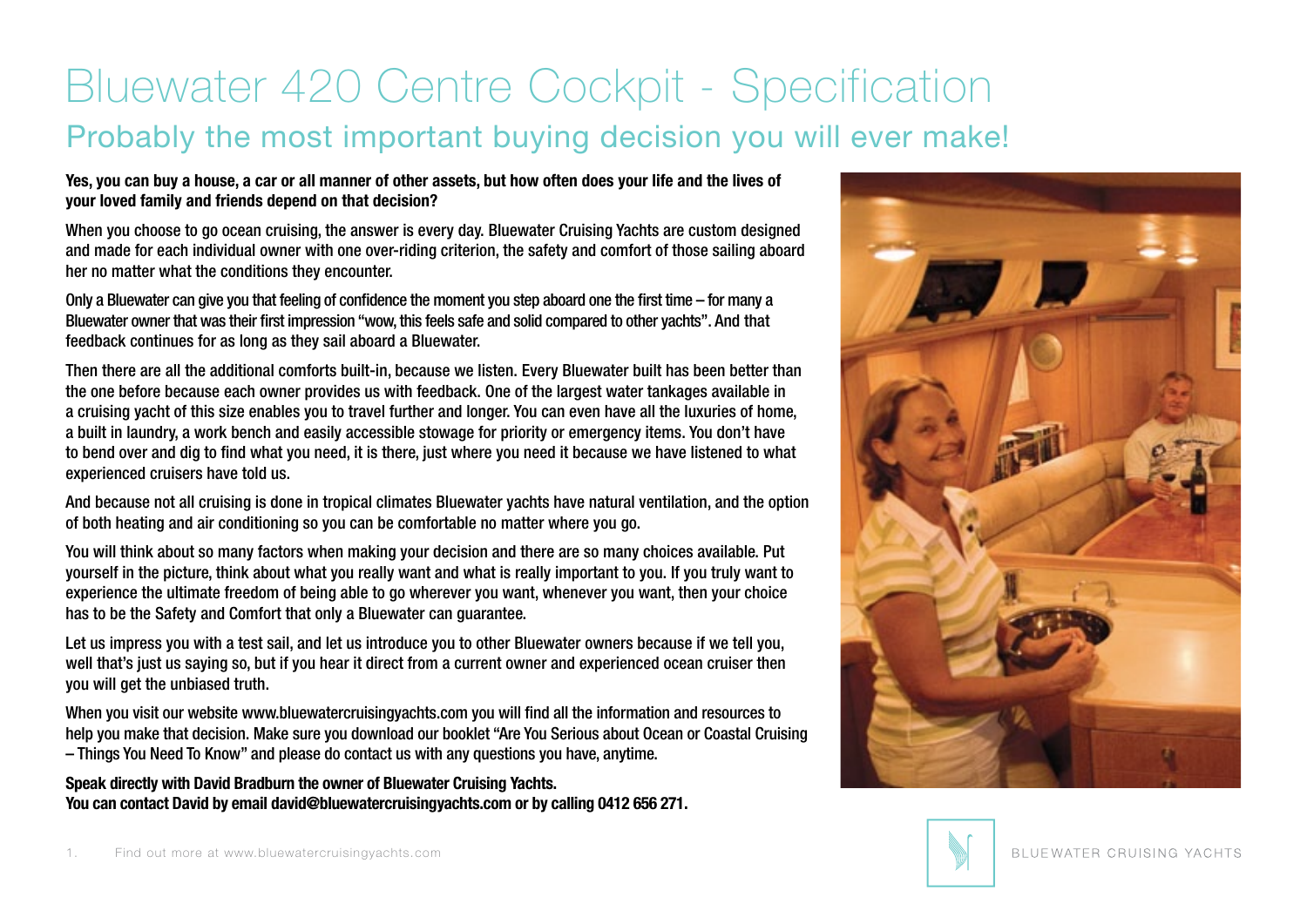#### Look at the possibilities you can have on your Bluewater 420

- Proven Seagoing Adams Design Cruising Hull excellent load carrying for extended cruising, good allround sailing performance, excellent upwind
- Built to offshore survey (USL)specifications integrity is built into every aspect
- Integral Keel can't fall off, no leak issues, no cracking.
- Skeg Hung Rudder maximum support and protection of rudder
- Standard Yanmar 55hp engine or a 75hp Upgraded Engine Package – giving more efficient cruising speeds and increased propulsion and acceleration for rough conditions.
- Lead Ballast higher AVS and stiffness.
- Standard 900lb electric windlass or upgrade to HR2500 Horizontal windlass – used on vessels up to 55'. Easy to use manual backup.
- Standard pulpit or upgrade to optional bowsprit – extended 600mm forward of forestay enables gennaker to be flown unrestricted and on its own furler. Can accept latest designed anchor eg. Rocna 33kg.
- Standard 1,000lts Water Capacity all built under saloon floor, epoxy lined and coated. Maximum capacity in its class.
- 560 lts Fuel Capacity 2.5mm 316 pressure tested, built to survey specifications.
- Solid Glass Hull (up to 38mm thick) no concerns re:water absorption, core sheeting, impact resistant.
- Kevlar Reinforcing Forward Main Bulkhead maximum impact resistance in case of collision.
- Collision Bulkhead & Watertight Main Bulkhead extra security in case of collision / holing.
- $135^\circ$  + AVS very high stability making Bluewater 420 more forgiving and stable in rough conditions.
- 10-12m3 Storage Capacity / Over 50 Lockers when living aboard this is crucial.
- 6' Headroom Main Saloon generous proportions and feeling of space.
- Flush Foredeck easier to move around on in rough conditions.
- All features of home built-in for long term cruising such as optional laundry - 3kg front loader, and work bench & tool storage even includes a built-in shed.
- Queensize Island Berth large beds for maximum comfort, a home away from home.
- Deck Water Catchment means more self sufficient and not relying on technology (watermaker).
- • Up to 22 Opening Ports & Hatches excellent ventilation even in the hottest conditions.
- • Fully enclosed cockpit with optional hard dodger for added safety or to create a year round extra living room.
- Optional Integrated Davits / Solar Panel / Stern Seats – all the features needed for comfortable cruising.
- All Locker Lids Positive Locking including floor inspection lids and seat/bunk top openings. These boats are built with the roughest conditions in mind.
- Optional Twin Living / Lounging Area in all weather.
- • Good Privacy & Visibility Below Deck important when in close proximity to other boats.
- Optional Self Tacking Staysail Furler a must for shorthanded, heavy weather sailing.
- Your choice of internal timbers, laminates or even a Corian® kitchen bench for added luxury and serviceability.
- 80 amp alternator or upgrade to large frame 130 amp alternator to provide more efficient battery charging at low revs.
- Engine exhaust highriser fitted prevents water entering cylinders in rough conditions.

All Bluewaters are custom built to suit your individual **All Bluewaters are custom built to suit your individual**  needs and with a starting price of just \$656,194 you are truly in control. **(inc. GST) you are truly in control.**



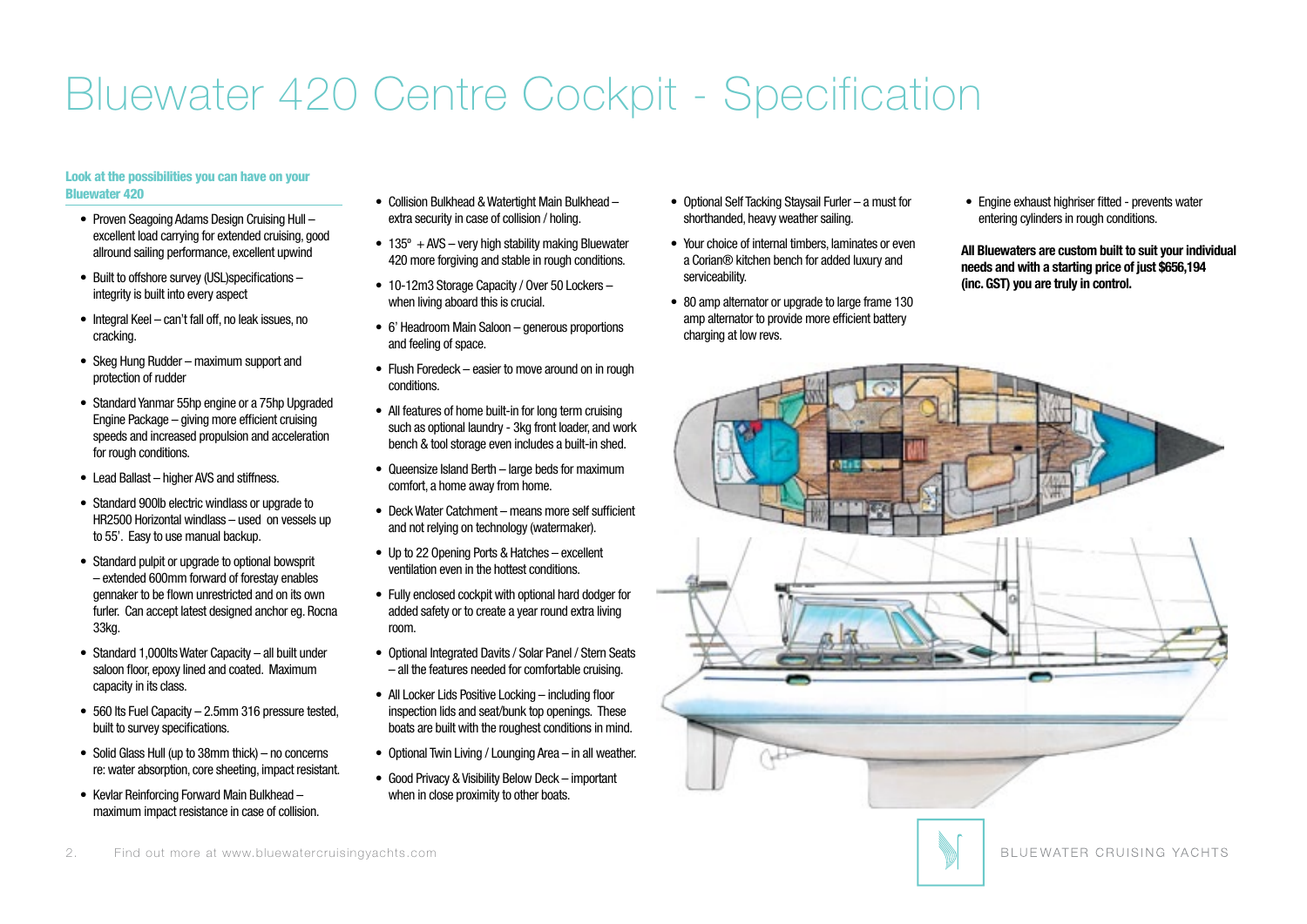

| DIMENSIONS               |           |                     |
|--------------------------|-----------|---------------------|
| I OA                     | 41'10"    | 12.75m              |
| LWL                      | 35'0''    | 10.67m              |
| Beam                     | 13'1"     | 3.99 <sub>m</sub>   |
| Draft                    | 6'3''     | 1.90m               |
| Displacement (Lightship) | 27,017lb  | 12,170kg            |
| Ballast                  | 11,100lb  | 5,000kg             |
| Aux.Power                | 55hp      |                     |
| <b>Freeboard Fwd</b>     | 5'0''     | 1.52m               |
| Freeboard Aft            | 4' 1½"    | 1.25m               |
| Water                    | 220gal    | 1,000lt             |
| Diesel                   | 124gal    | 560lt               |
| Sail Area                |           |                     |
| No.1 Genoa               | 571sq.ft. | 53.04 <sup>2</sup>  |
| Main                     | 391sq.ft. | 36.32 <sup>2</sup>  |
| Spinnaker                | 800sq.ft. | 74.34m <sup>2</sup> |

#### DESIGN DATA

| Angle Vanishing Stability                                      | $135^\circ$ |
|----------------------------------------------------------------|-------------|
| Sail Area/Displacement Ratio                                   | 18.5        |
| Displacement/Length Ratio                                      | 255         |
| <b>Ballast Ratio</b>                                           | 41%         |
| NB. All dimensions and measurements above are approximate only |             |

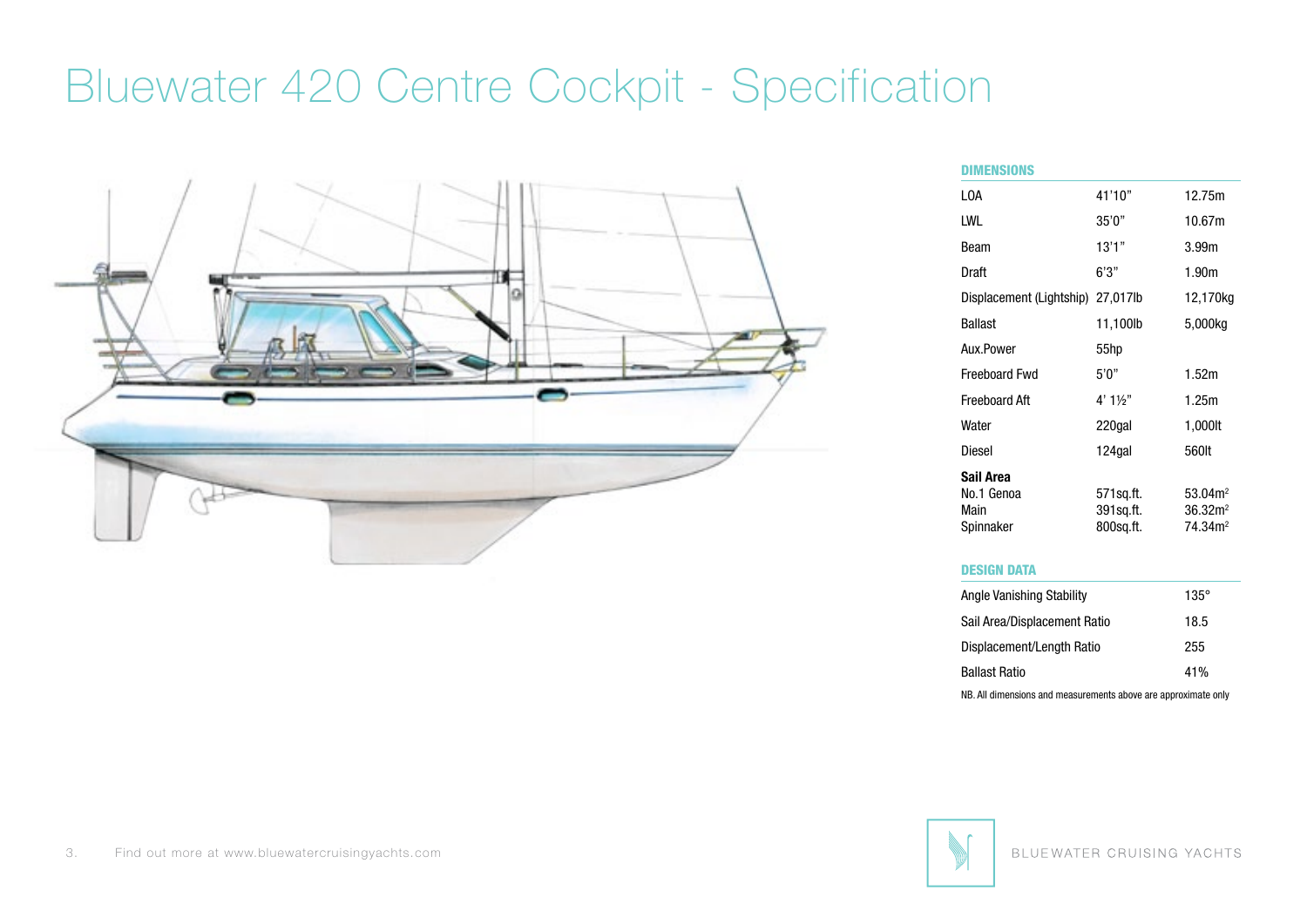#### HULL

- Constructed in accordance with NSW Maritime USL Code Offshore 2C Category survey standard
- Solid GRP layup
- One piece moulding with integral keel and skeg
- All exterior surfaces isophthalic NPG gelcoat
- Tie layer Derekane SPV-1265 to quard against osmosis
- Sub laminate orthophthalic unwaxed resin
- • Glass reinforcement: Kevlar reinforced bow area Topsides total 5400g - 4200g chopped strand, plus 2 layers 600 biax Centreline/Keel total 9600g - 7200g chopped strand, plus 4 layers 600 biax

#### DECK

- Laminate 4200g total with 2 layers of 600g biax
- Core Material:

 20mm foam - cockpit, foredeck & roof 18mm plywood - cockpit sole & winches 3-4 layers 3mm coremat - sidedecks & roof

## RUDDER

- • Glass reinforcement 3600g chopped strand, 1 600 biax
- Shaft 50mm ø 316 s/s
- Lower bearing 44mm I/D
- Shaft termination Immediately below aft berth

## HULL AND DECK JOIN

- Internal hull flange
- Bonded with glass reinforced filler 2400g CSM
- • Aluminium toerail bolted with built in fairleads

## BALLAST

- One piece lead casting of 4500kg
- Fitted internally
- Laminated over 3000g chopped strand, plus two layers 600 biax

### STRUCTURAL FOAM FLOORS

- • Distribute keel loadings, strengthen hull & floor bearers
- Laminate 50mm foam core/1800g CSM

### **SKEG**

- • Filled GRP to make solid
- Plywood knees support 125 x 50mm skeg post
- Glass reinforcement 3600g CSM

#### MAST STEP AND COMPRESSION POST

#### Mast Step:

- 3 transverse hardwood floors distribute loadings
- Hardwood mast step spans floors
- Laminate 2400g CSM

#### Compression Post:

- $100 \times 100 \times 6$ mm s/s
- Freestanding bolted with 12mm s/s bolts

## CABIN SOLE

- 15mm A-Bond plywood
- Epoxy coated, screwed and glued
- Access to bilges throughout
- Inspection lids all lockable

### RIGGING ATTACHMENT

- Chainplates 50 x 12mm 316 s/s with 3mm s/s backing plates
- • Knees 25mm plywood 4200g CSM laminate
- Split backstay bolted through transom
- Forestay attached to bowfitting
- Inner forestay attached to collision bulkhead

### HOLDING TANK

- Integral approx 250lt capacity acts as collision void (centre cockpit only)
- Rear Head Toilet waste only
- Manual discharge overboard and pump out station

#### **BULKHEADS**

- • Forward collision bulkhead
- Semi watertight main bulkhead
- Varnish grade hoop pine 12-15mm
- Glass reinforcement 2400g CSM

#### FUEL TANK

- • Capacity 560lt
- Location Aft berth
- 2.5mm 304 s/s
- Inspection lid fitted
- • Sufficient baffles fitted
- • Inlet ø 38mm
- • Outlet ø 10mm
- Breather ø 10mm
- S/s bolts secure tanks in place

## WATER TANKS

- Capacity Approx 1,000lt
- Integral tanks built within structural floors
- • Sufficient baffles fitted
- Tanks are lined with 4 coats of epoxy
- Inspection lids fitted

4. Find out more at www.bluewatercruisingyachts.com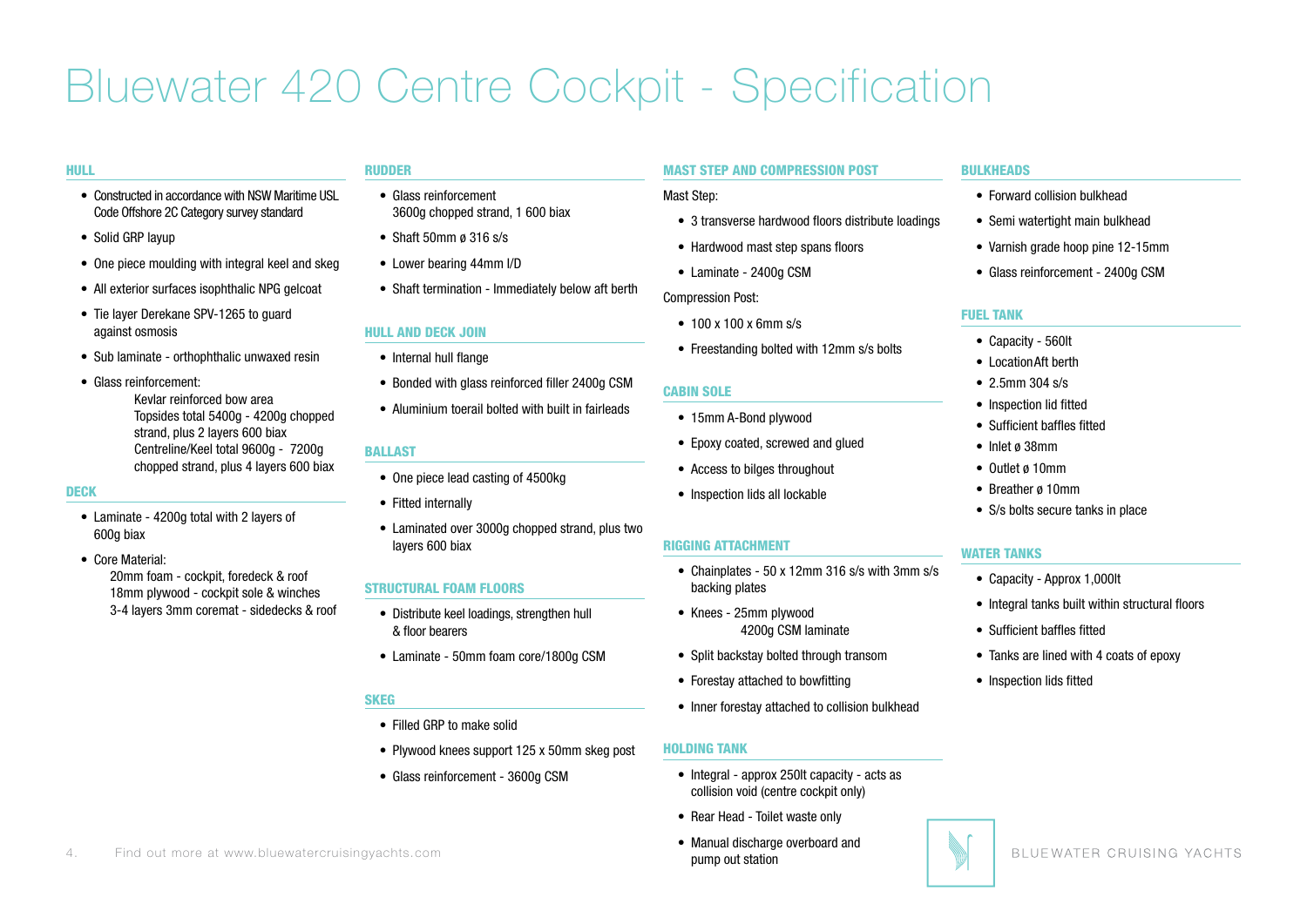#### ENGINE

- • 4 cyl, freshwater cooled, 55hp Yanmar direct drive 2.64:1 with deluxe instrument panel
- 80amp alternator
- Engine beds Seasoned hardwood Glass reinforcement - 3600g CSM
- Shaft  $316 \text{ s/s}$  38mm ø Keyways fore and aft
- Bronze propeller skeg laminated 4200g CSM
- 18" x 13" fixed three blade propeller
- Polyflex flexible coupling
- PSS shaft seal
- Bronze ball valves used throughout
- • Flexible exhaust hose to outlet
- Exhaust highriser fitted
- Fibreglass water lock
- Raw water inlet filter
- Control mechanism (forward, neutral, reverse) pedestal mounted
- • Racor fuel filter
- Instrument panel positioned in cockpit
- • Engine exhaust fan
- • Acoustic insulation

## STEERING

- Hydraulic 2 shaft bearings
- Bronze lower bearing
- Delrin middle bearing glassed 3600g CSM
- Machined housing incorporates lip seal, roller bearing race which takes rudder load
- 36" wheel

## PLUMBING AND FIXTURES

- Built in deck drain diverter
- Through hull fittings all bronze with double s/s hose clamps
- 12-19mm ø PVC hose for freshwater system
- 38mm ø tank inlet, head outlet
- Filter in line from s/s freshwater tank to manual galley pump
- Separate shower sump fitted with electric Whale Gulper pump
- Johnson pressurised freshwater system with Whale footpump for backup
- 1 Whale Gusher Titan manual bilge pump
- 1 Whale 9000 electric bilge pump
- Whale hot and cold swim platform shower
- 50lt hot water system

## FRIDGE AND FREEZER

- Ozefridge 12v/240v system installed with regulator
- Capacity Approximately 120lt
- 75mm foam insulation with top opening lid

## ELECTRICS

- 12v electrical supply
- 3 batteries: 1 engine starting 2 x 200 amp AGM deep cycle batteries
- Mastervolt control panel: 20 circuit breakers and switches Custom mimic panel Auto. Bilge Pump Switching 2 VDO fuel tank gauges 3 VDO water tank gauges
- Navigation lights
- 12v lighting cabin and bunk lights throughout
- 3 x 12v outlets
- ICOM VHF radio
- • Shore Power 3 outlets
- Autohelm ST60 Speed/Depth/Wind

### **ACCOMMODATION**

The yachts interior is built primarily from cherrywood or beech faced plywood with matching veneers wherever possible. All joinery is constructed in accordance with the best yacht practices with visible fastenings reduced to a minimum. Ventilation is provided where necessary.

## UPHOLSTERY

All settee and berth upholstery supplied. Covered in fabric to owner's choice from standard range. Custom made saloon seating with lumbar support uses hard and soft foam for added comfort.

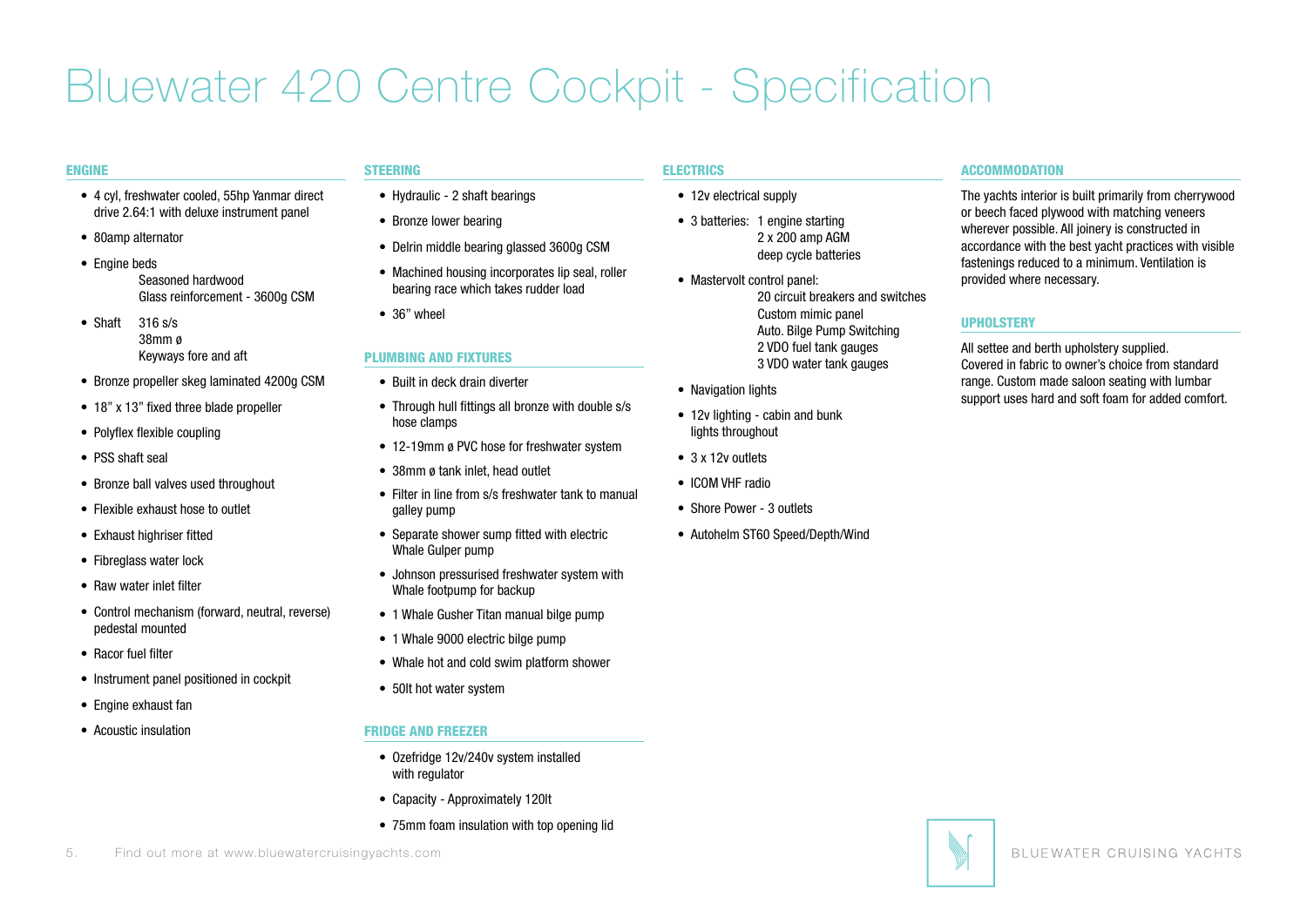#### FITOUT MATERIALS

- • Bulkheads faced plywood
- • Joinery solid timber, faced plywood
- Cabin Sole teak and holly veneer
- All inspection/access lids positive locking
- Toilet moulded fibreglass
- Cabin Hull Lining vinyl covered ply with timber slats
- Saloon Hull Lining timber slats
- Headliner vinyl covered ply with timber cover strips
- Hanging Lockers flowcoated & epoxied
- Cabin Side Liner vinyl covered ply
- Galley Bench Top plastic laminate
- Galley Cupboards plastic laminate on shelves
- • Satin finish varnish
- Lockers flowcoated, epoxied
- Latches silver pushbutton type
- Cupboard Doors solid edges in timber frame
- Door Handles chrome plated brass
- Stormboard 10mm acrylic

### **Forward Cabin**

Double V-berth; overhanging cupboards, stowage lockers under V-berth with access lids, 2 louvre vents, 2 hanging lockers and solid framed doors with louver vents.

#### Head inclusions

Vanity with built-in mirror, Par Brydon manual toilet, timber trimming, flush fitting teak grate, timber fiddle, chromed bronze tap fitting and GRP sink.

### **Dinnette**

U-shaped, lockers underneath and behind, cupboards behind in each corner, bookshelf in between and fixed height table with wine storage underneath.

### **Settee**

Lockers underneath and behind, cupboards either corner and bookshelf in between.

### **Galley**

Timber surround on cupboard doors, toe kick recess bench, 3 drawers, overhanging cupboards, top opening fridge/freezer, plastic laminate faced bench top, shelves and stove area, deep twin bowl s/s sink, LPG 2 burner stove with oven and griller, chromed flickmixer taps and freshwater footpump.

#### **Navigation Area**

1/2 chart size to almost full size (depending on layout), chart drawer, filing cabinet, circuit board, electronics, radios behind chart table, small cupboard underneath and fixed seat.

## **Rear Cabin**

Queen size double bed approximately 6'8" x 5', lazarette locker either side of bed head, 2 seats in corner of bed with stowage bins behind and 2 hanging lockers.

### DECK FITTINGS

- Wheel steering, hydraulic
- S/S emergency tiller
- • Plastimo 130 Compass
- Pushpit and pulpit with 3 lifelines
- Twin roller bow fitting incorporating forestay
- • 6 staunchions
- 2 side access gates
- 6 x 300mm mooring cleats
- 2 x 3m genoa tracks, cars and turning blocks
- Adjustable mainsheet traveller
- 2 x 5 sheet organisers
- 10mm acrylic windows
- 2 x 5 bank Spinlock jammers
- Goiot Deck Hatches: 620 x 620 1  $500 \times 500$  2 450 x 320 2
- Portlights:  $375 \times 175$  6
- 
- Andersen Winches: 52ST 2  $40ST$  3
- 2 winch handles and pockets
- Fuel, water and waste deck fillers
- S/S swing down ladder
- 900lb electric anchor windlass
- 24kg plough anchor with 70m x 3/8" chain
- Lockers Anchor, cockpit and lazarette
- 
- Teak laid boarding platform
- Fixed windscreen
- Spray dodger

## MAST AND RIGGING

- Deck stepped
- Double spreader mast 6061T6 grade approximately 230 x 160 x 8.1 kg or equivalent
- Removable inner-forestav
- Slab reefing 2 reefs
- Boom vang
- 316 s/s standing rigging
- Running rigging lead to cockpit
- Profurl furling system

## SAILS

- 1 fully battened Mainsail 9.5oz Dacron with 2 reefs and sail cover
- Fitted with mainsail batten cars and slides
- 1 Furling Genoa 130% 8oz with suncover

## HULL PREPARATION

- 2 coats International HT9000 epoxy resin
- 3 coats International Interprotect epoxy primer
- 3 coats International antifouling
- Polyurethane lines in your colour to our standard design



• 80mm cockpit drains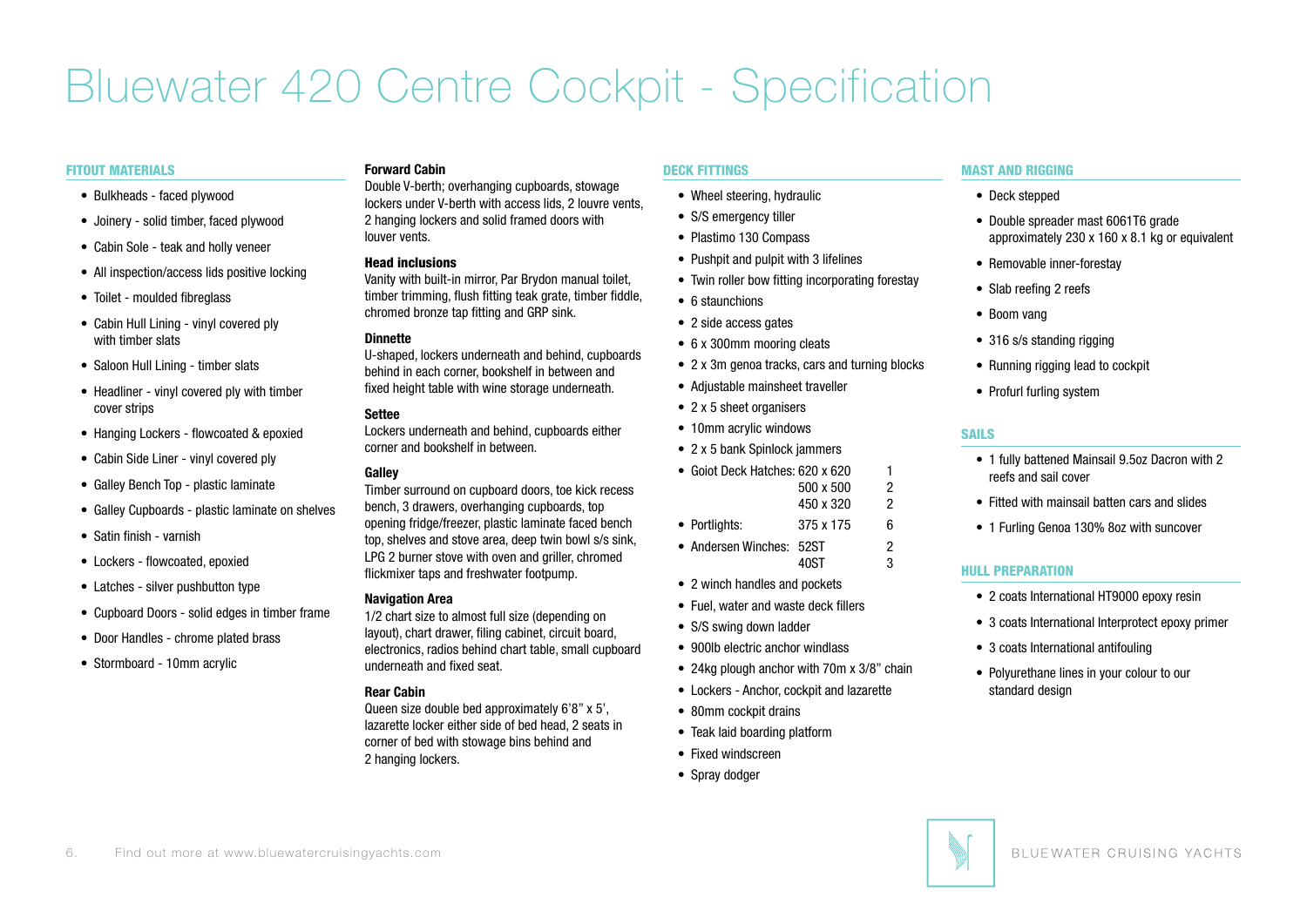| <b>STANDARD PRICE</b>                | <b>NOTES</b>                                                                                                                                                             | WARRANTY                        |
|--------------------------------------|--------------------------------------------------------------------------------------------------------------------------------------------------------------------------|---------------------------------|
| \$656,194.00 inc GST<br>January 2015 | • Dimension and sketches shown are approximate<br>only and may include optional equipment.<br>Please enquire further for optional equipment<br>prices and specifications | • Lifetime structural quarantee |
|                                      | • Bluewater Cruising Yachts Pty Ltd reserves the<br>right to change plans, specifications, materials<br>and suppliers without notice                                     |                                 |
|                                      |                                                                                                                                                                          |                                 |

• Prices quoted are inclusive of the GST and are ex factory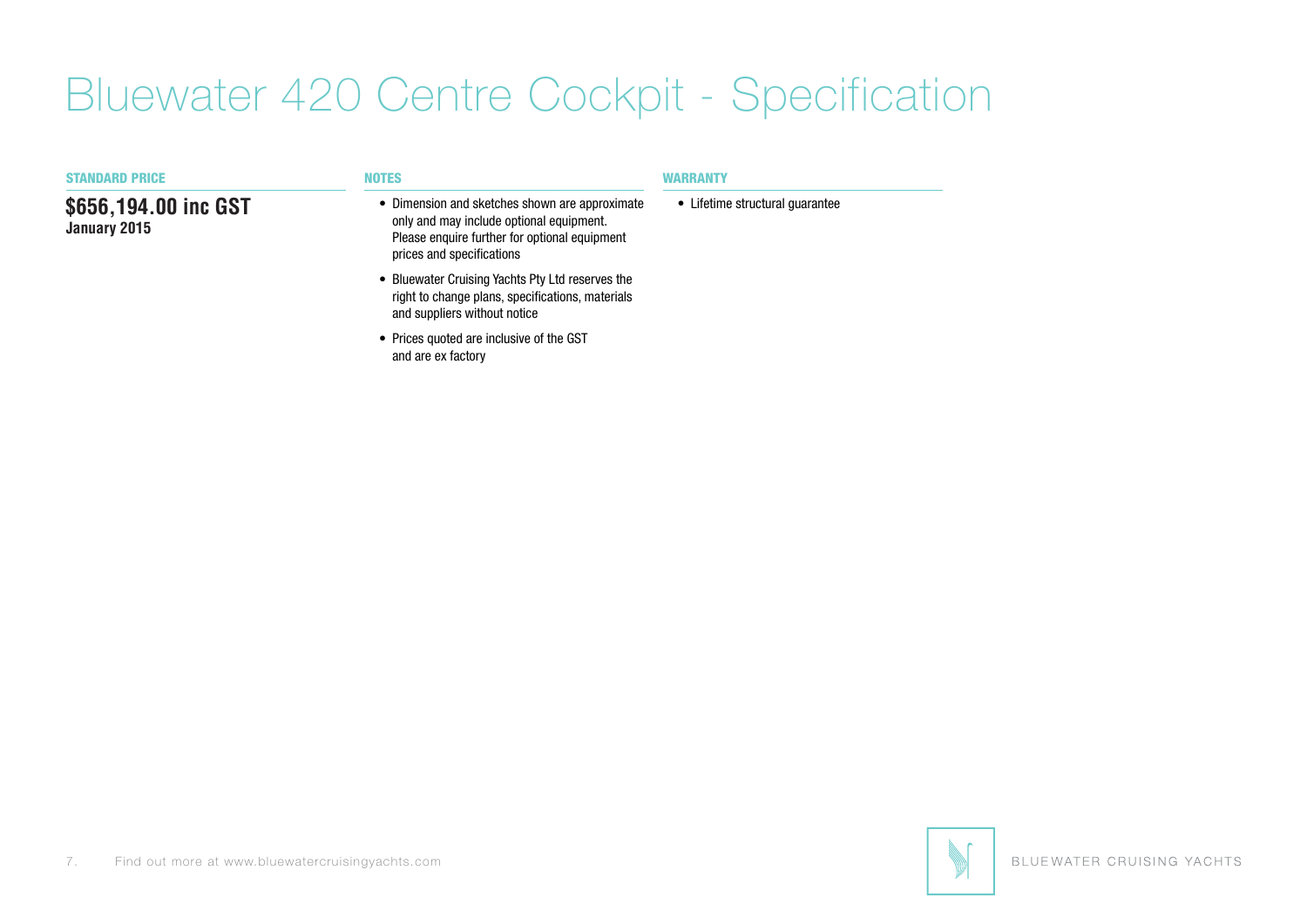

Standard Layout